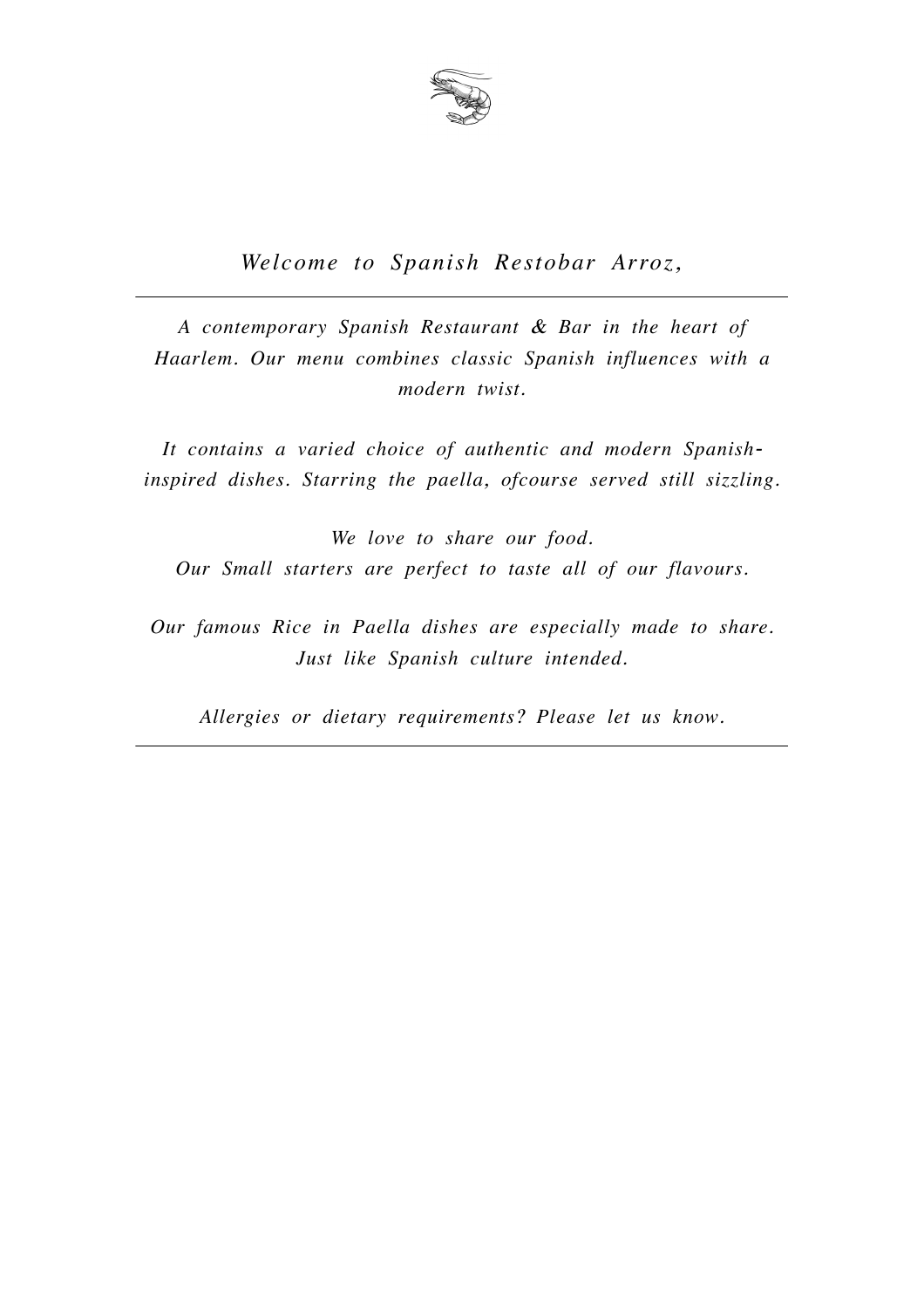

# LUNCH SPECIALS

#### **B**ocadillos **SANDWICHES**

| <b>Iberico ham, Manchego, Mojo sauce</b>                       | 8   |
|----------------------------------------------------------------|-----|
| Chorizo, Omelet, Aioli                                         | 7.5 |
| <b>Manchego</b> , Brava sauce, Potato, Aioli                   | 6,5 |
| Fried eggs, Chorizo, Potato, Chili in Paella pan for 2 persons | 16  |

PARA PICAR BITES

| 3,5 |
|-----|
| 5   |
| 3,5 |
| 3,5 |
| 6.5 |
|     |

### COLD MEAT

| Chorizo Iberico                                                        | 10   |
|------------------------------------------------------------------------|------|
| Jamón Iberico 100g                                                     | 19.5 |
| Cecina de león 100g                                                    | 19.5 |
| Charcuteria<br>CECINA DE LEÓN, JAMÓN IBERICO, CHORIZO, OLIVES, ALMONDS | 35   |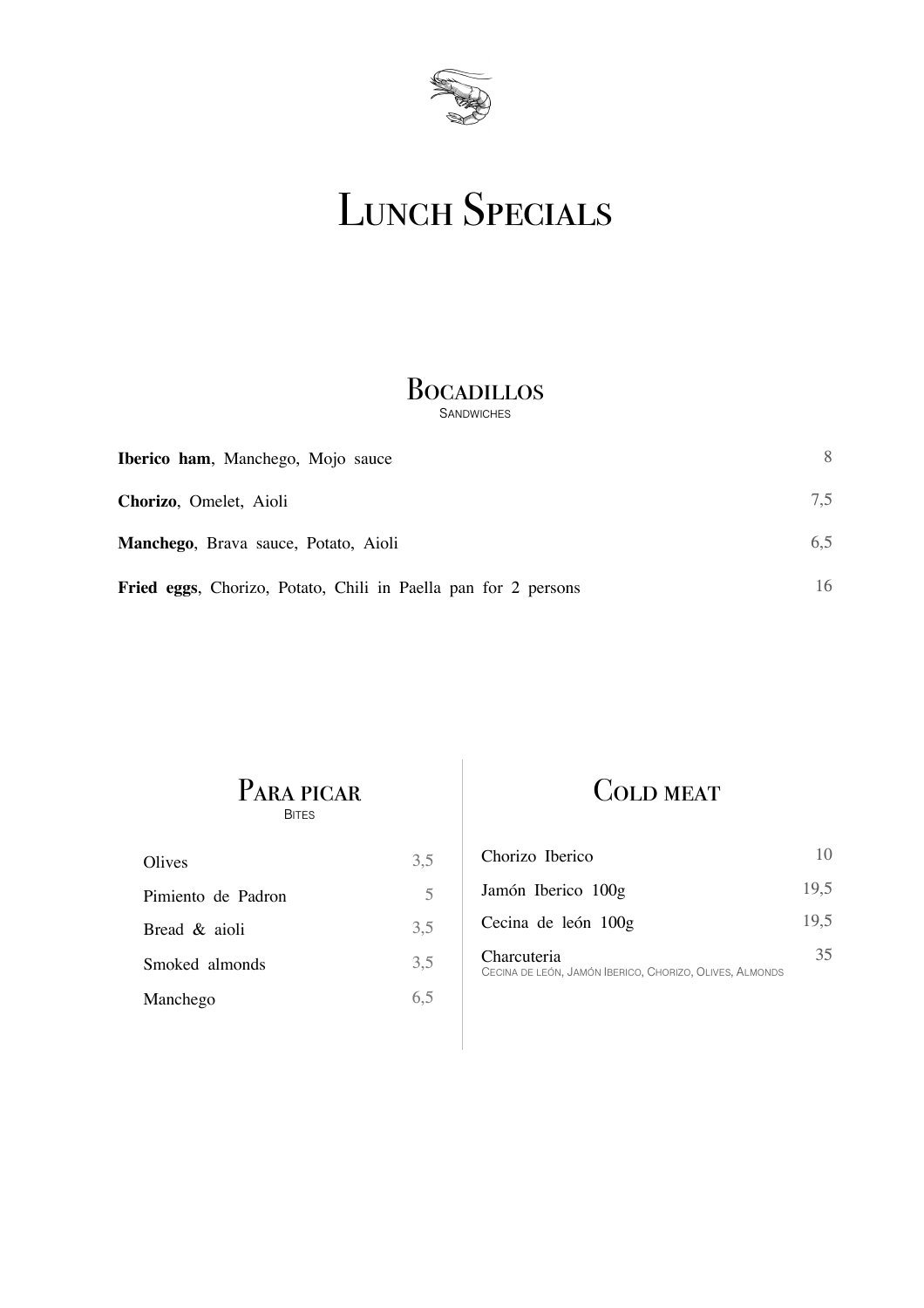

# SMALL STARTERS

### FROM THE GROUND

| Artichoke from the Josper oven, Lemon aioli                           |                 |
|-----------------------------------------------------------------------|-----------------|
| <b>Roasted eggplant</b> , Miso glace, Spring onion                    | 10              |
| Maitake / Enoki mushrooms, Tempura, Kimchi aioli                      | 12 <sub>1</sub> |
| Green asparagus, Almonds, Garlic, Chili, Lemon                        | 12 <sub>1</sub> |
| <b>Patatas bravas,</b> Bravas sauce, Aioli foam, Smoked tomato powder |                 |

### FROM THE SEA

| Fresh grilled sardines, Garlic, Parsley, Olive oil, Lemon            | 12.5 |
|----------------------------------------------------------------------|------|
| Pulpo a la brasa, Potato dressing, Parsley emulsion, Smoked paprika  | 14   |
| <b>Gambas al ajillo,</b> Garlic, Parsley, Olive oil, Chilli          | 16.5 |
| Ceviche sea bass, Leche de tigre, Onion, Sweet potato, Peruvian mais |      |

### FROM THE LAND

| Beef tataki, Citrus dressing, Jalapeño                              |  |
|---------------------------------------------------------------------|--|
| <b>Iberico pork cheeks, Seasonal vegetables, Potato mousselline</b> |  |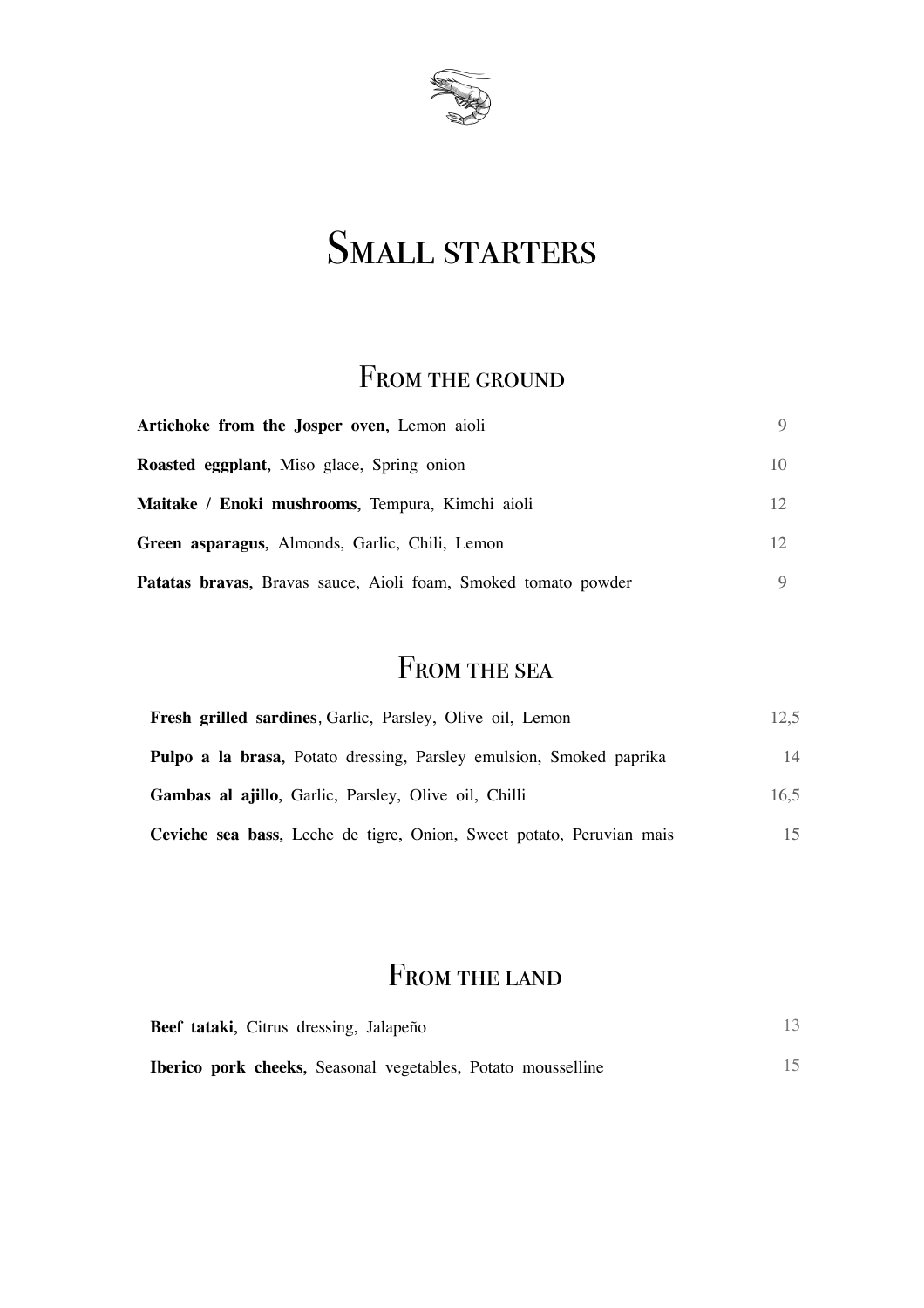

*It's a common misconception that Paella is the dish, when actually it's the pan. Every Rice-in-Paella dish at Arroz is created by applying the same principles used in making a true Valencian Paella, with our special stocks.* 

# Rice in Paella

MINIMUM 2 PERSONS, PRICE PER PERSON

| <b>Vegetable rice, Mushrooms, Garolfo beans, Artichoke, Leeks</b> | 18,5        |
|-------------------------------------------------------------------|-------------|
| Paella Valenciana, Rabbit, Chicken, Garolfo beans, Rosemary       | 20,5        |
| Arroz de marisco, Gambas, Sea bass, Calamari                      | 22,5        |
| <b>Arroz negro,</b> Gamba, Squid ink, Sugar snaps, Parsley aioli  | 22,5        |
| <b>Fideua,</b> Slow cooked pork belly, Bimi                       | 20,5        |
| <b>Chefs special,</b> Let our Chef surprise you!                  | Daily Price |

#### FROM THE JOSPER TO SHARE

| <b>Rib eye steak 300g, Served with Chimichurri</b> | 32 |
|----------------------------------------------------|----|
| Whole Sea bass, Served with Garlic, Lemon dressing |    |

# **DESSERT**

| Cheesecake for two, Basque, Shared dessert                  |     |
|-------------------------------------------------------------|-----|
| <b>Creme Catalana, Infused with Orange, Lemon, Cinnamon</b> |     |
| Scroppiño, Don Julio, Arancello, Cava, Orange ice-cream     | 8,5 |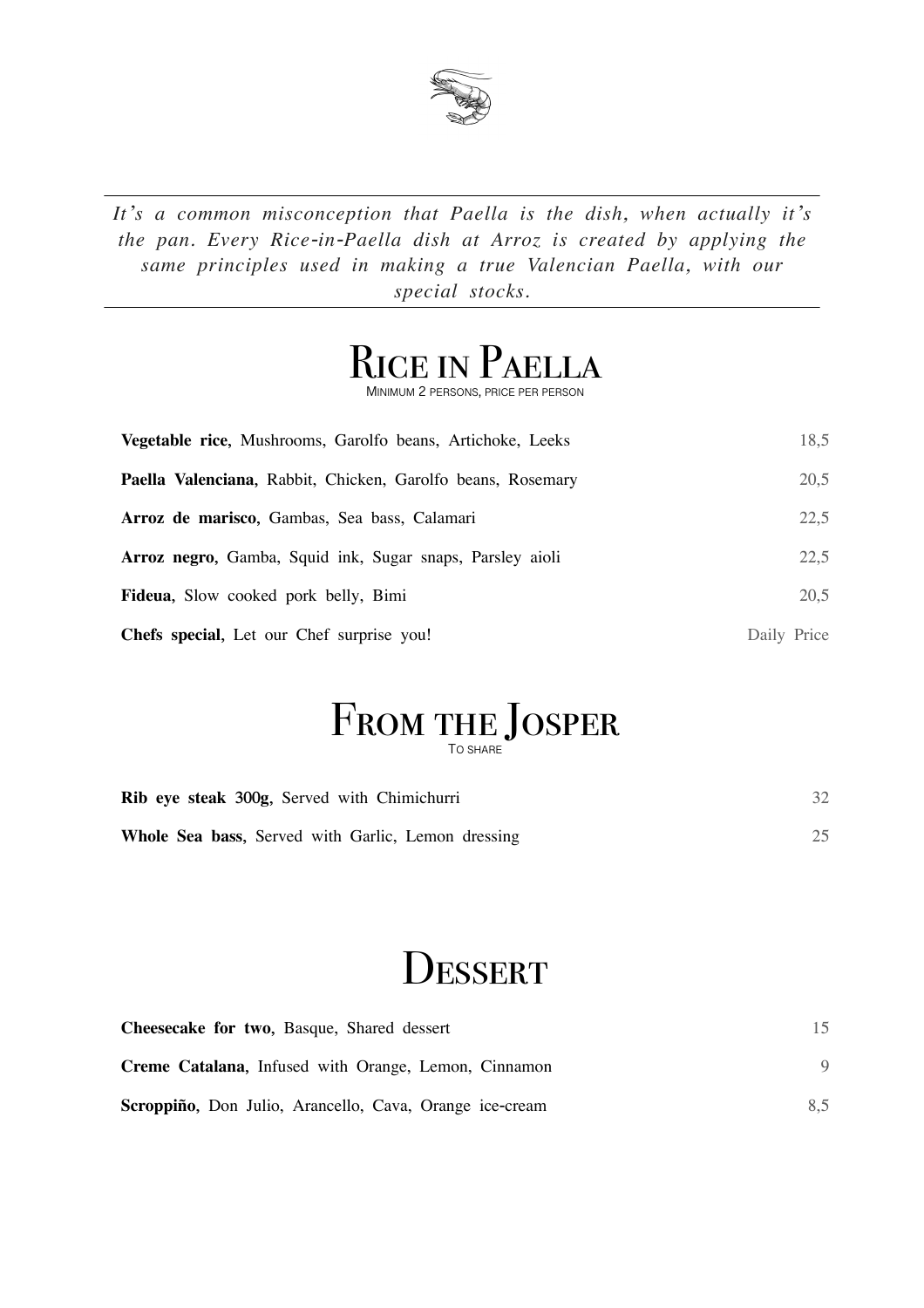

# **COCKTAILS**

#### **SANGRIA**

|       |                                                                     | Coppa | <b>Jarra</b> |
|-------|---------------------------------------------------------------------|-------|--------------|
| Tinto | The classic sangria Tinto with our own twist. "Living la vida loca" | 7,5   | 25           |
| Cava  | The light, summery way of sangria. "Here to spark up your day"      | 7,5   | 25           |

### Arroz Especiales

| Magarita on the rocks<br>DON JULIO AÑEJO, COINTREAU, LIME              | Q   |
|------------------------------------------------------------------------|-----|
| Negroni Verano<br>GIN MARE, APEROL, BERTO SUPERIORE, ORANGE            | 10  |
| Cubata<br>GIN MARE, GINGERALE, LIME, ROSEMARY                          | 8   |
| Cuba Libre<br>OMERTA RUM, COCA COLA, LIME, ANGOSTURA<br><b>BITTERS</b> | 8   |
| Shaken Carajillo<br>LIQUOR 43, KAHLÚA, CAFÉ SOLO, CINNAMON             | 8,5 |
| Scroppiño<br>DON JULIO, ARANCELLO, CAVA, ORANGE ICE-CREAM              | 8,5 |
| Aqua de Valencia<br>HIERBAS DE LAS DUNAS, ORANGE JUICE                 | 6,5 |

### Gin Tonic

| Tanquerray<br>FEVER-TREE INDIAN, LIME                                     | 9    |
|---------------------------------------------------------------------------|------|
| Tanquerray Sevilla<br>FEVER-FREE INDIAN, ORANGE, JUNIPER BERRY            | 9    |
| Gin Mare<br>FEVER-TREE MEDITERRANEAN, ROSEMARY                            | 10   |
| Hendricks<br>FEVER-TREE INDIAN, CUCUMBER                                  | 9,5  |
| Hermit<br>FEVER-TREE MEDITERRANEAN, GRAPEFRUIT,<br><b>SAMPHIRE</b>        | 11   |
| Bobby's<br>FEVER-TREE CLEMENTINE, ORANGE, CLOVES                          | 10,5 |
| Monkey47<br>FEVER-TREE MEDITERRANEAN, GRAPEFRUIT,<br><b>JUNIPER BERRY</b> | 12   |
| Seedlip 0.0                                                               | 7,5  |

FEVER-TREE TONIC, PERFECT SERVED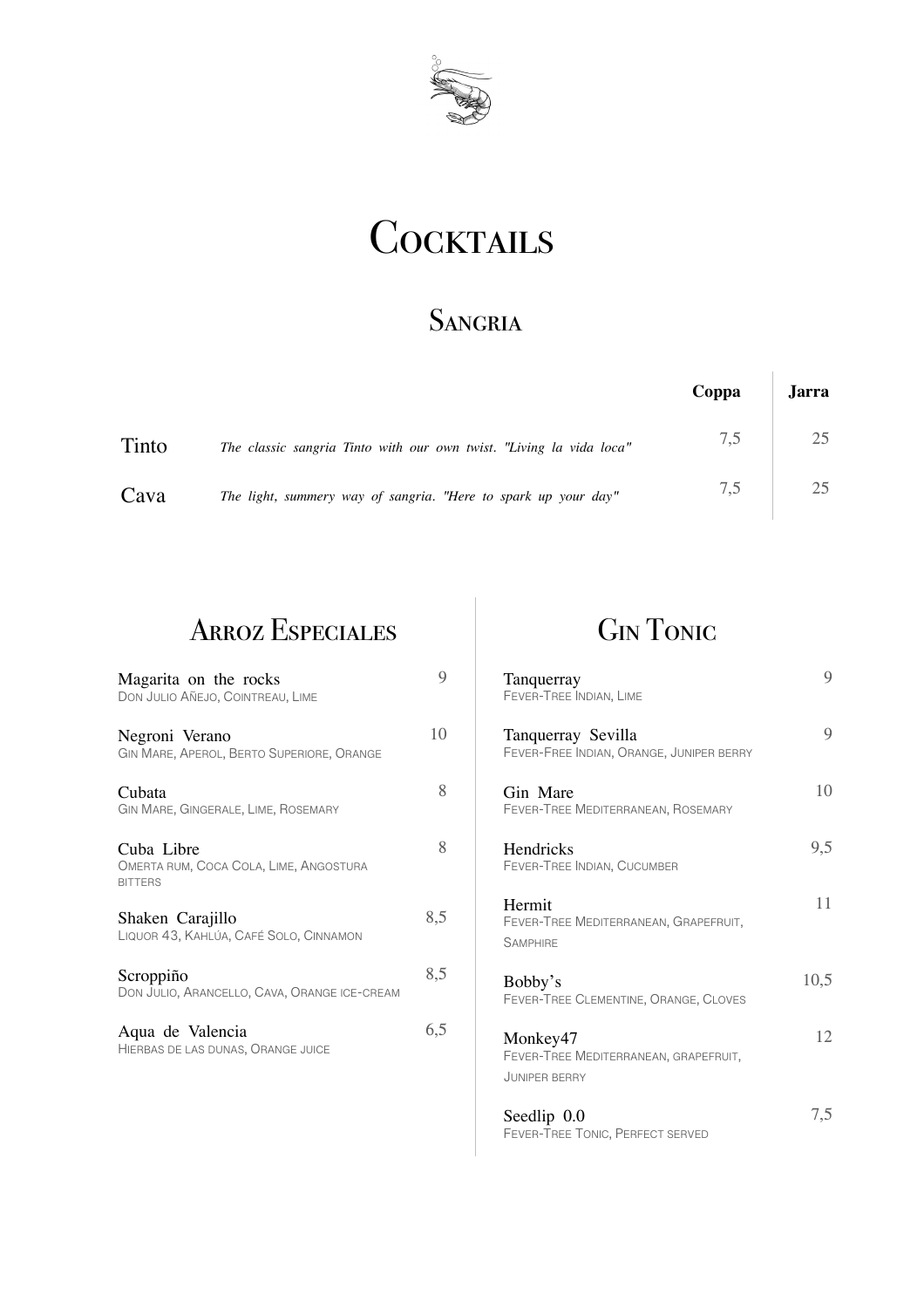

# WINE LIST

# Cava

|                                                                   |                                   | Coppa | <b>Botella</b> |
|-------------------------------------------------------------------|-----------------------------------|-------|----------------|
| d'Arciac Cava 'Brut Selecció'<br>XAREL.LO, MACABEO, PARELLADA     | Apple, Pear, Fine mousse          | 6     | 30             |
| Torello Corpinnat 'Brut Reserva'<br>MACABEO, XAREL.LO, PARELLADA  | Fruity, Fresh, Soft mouthfeel     |       | 49             |
| Gramona Corpinnat 'Brut La Cuvée'<br>XAREL.LO, MACABEO, PARELLADA | Full, Light toast, Refined mousse |       | 69             |

### Rosado

|                                                     |                          | Coppa | <b>Botella</b> |
|-----------------------------------------------------|--------------------------|-------|----------------|
| Martín Codax 'Cuatro Pasos' Bierzo<br>MENCÍA        | Light, Fresh, Strawberry | 6     | 30             |
| Bodegas Alceño 'Romeo' Jumilla<br><b>MONASTRELL</b> | Spicy, Fresh, Cherry     |       | 40             |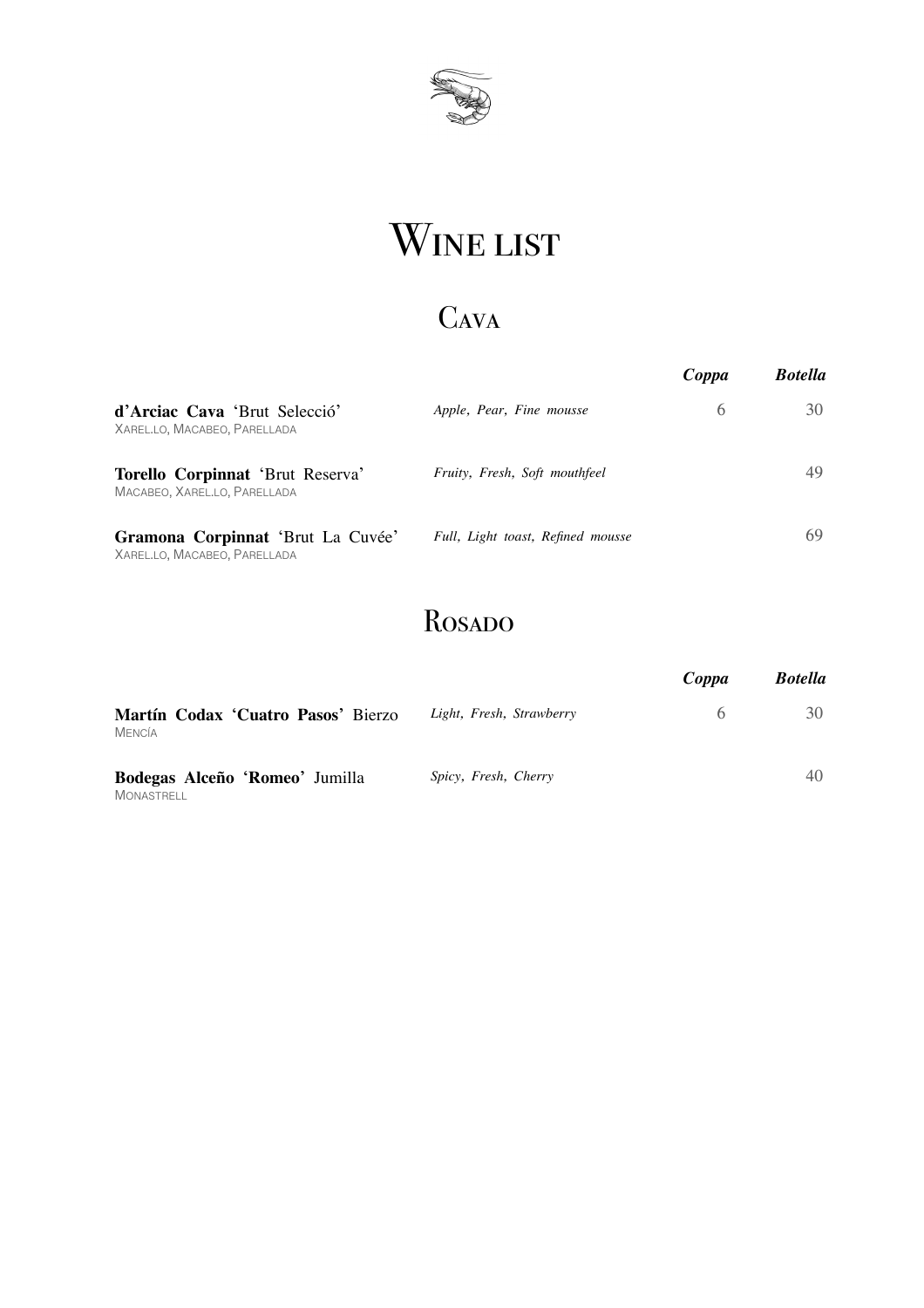

#### Blanco

|                                                                                 |                                 | Coppa | <b>Botella</b> |
|---------------------------------------------------------------------------------|---------------------------------|-------|----------------|
| De Alberto 'Viña Pucela' Rueda<br><b>VERDEJO</b>                                | Dusty, Grapefruit, Lime         | 4,5   | 22,5           |
| Mustiguillo 'La Traca Blanco' Valencia<br>MERSEGUERA, VIOGNIER                  | Stone fruit, Floral, Nutty      | 5,5   | 27,5           |
| Sonsierra 'Fermentado en barrica' Rioja<br><b>VIURA</b>                         | Chamomile, Butter, Toast, Nutty | 7     | 35             |
| Bodega Aizpurua 'Txakolina' Baskenland<br>HONDARRABI ZURI                       | Granny Smith, Bubble, Spicy     |       | 32             |
| Garciarévalo 'Finca Tresolmos' Rueda<br><b>VERDEJO</b>                          | Citrus, White fruit, Anise      |       | 35             |
| Cellers de l'arboc 'Ulls de Mel' Penedès<br>XAREL.LO                            | Full, Ceamy, Lightly spiced     |       | 37             |
| Alzanina 'Gardacho' Navarra<br><b>GARNACHA BLANCA</b>                           | Mineral, Spicy, Long finish     |       | 38             |
| Adegas Valmiñor 'Valmiñor' Rías Baixas<br><b>ALBARIÑO</b>                       | Lime, Granny Smith, Melon       |       | 38             |
| Altanza 'Crianza' Rioja<br><b>SAUVIGNON BLANC</b>                               | Melon, Peach, Herbs             |       | 39             |
| Adegas Valmiñor 'Minius' Monterrei<br><b>GODELLO</b>                            | Soft, Elegant, Floral           |       | 41             |
| Bodega Cerrón 'Remordimiento' Jumilla<br><b>CHARDONNAY</b>                      | Stone fruit, Butter, Balanced   |       | 41             |
| Vía Arxéntea 'Blanco' Monterrei<br>GODELLO, TREIXADURA                          | Grapefruit, Pineapple, Pear     |       | 43             |
| Enate '234' Chardonnay Somontano<br><b>CHARDONNAY</b>                           | Flowers, White fruit, Complex   |       | 45             |
| Bodegas Muga 'Blanco' Rioja<br>VIURA, GARNACHA BLANCA                           | Creamy, Citrus, Nutty, Spicy    |       | 45             |
| Gramona 'Gessamí' Cataluña<br>SAUVIGNON BLANC, MUSCAT DE FRONTIGNAN BLANC       | Lychee, Passionfruit, Orange    |       | 45             |
| Gramona 'Font Jui' Cataluña<br>XAREL.LO                                         | Butter, Salty, Fresh acids      |       | 52             |
| Oliver Moragues 'S'era' Mallorca<br>PRENSAL, VIOGNIER                           | Jasmine, Coconut, Toast         |       | 55             |
| Valdeorras 'Louro do Bolo' Galicia<br><b>GODELLO</b>                            | Citrus, Yellow fruit, Wood      |       | 60             |
| Bodegas Granbazán 'Limousin' Rías Baixas<br><b>ALBARIÑO</b>                     | Granny Smith, Anise, Creamy     |       | 63             |
| Mas Doix 'Murmuri' Priorat<br><b>GARNACHA BLANCA</b>                            | Vanilla, Fennel, Apple          |       | 70             |
| Fazenda Agricola Prádio 'Pacio' Ribeira Sacra<br>DONA BLANCA, GODELLO, LOUREIRA | Minerals, Elegant, Aromatic     |       | 98             |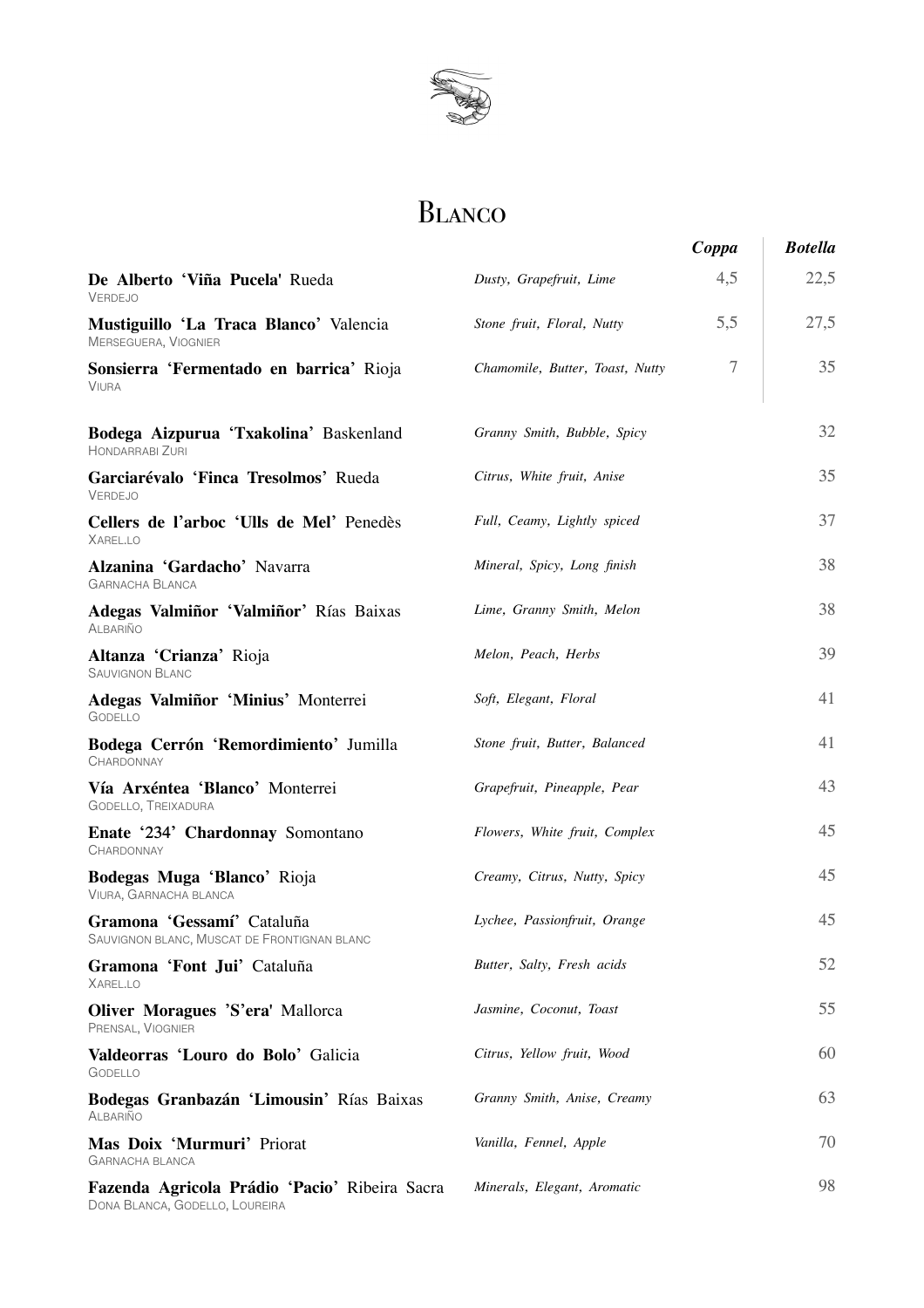

# Tinto

|                                                                                  |                                      | Coppa | <b>Botella</b> |
|----------------------------------------------------------------------------------|--------------------------------------|-------|----------------|
| Mustiguillo 'La Traca' Valencia<br><b>BOBAL</b>                                  | Blackberry, Cherry, Chocolate        | 5     | 25             |
| Bodegas Monfil 'Garnacha' Cariñena<br>SYRAH, GARNACHA                            | Raspberry, Strawberry, Herbs         | 6     | 30             |
| Arzuaga Navarro 'La Planta' Ribera del Duero<br><b>TEMPRANILLO</b>               | Red fruit, Cinnamon, Soft finish     | 7     | 35             |
| Jorn Nou 'Petit Tinto' Terra Alta<br>GARNACHA, SYRAH, CARIGNAN                   | Cherry, Blueberry, Bay leaf          |       | 33             |
| Finca Bacara 'Crazy Grapes' Jumilla<br><b>MONASTRELL</b>                         | Vanilla, Balsamic, Chocolate         |       | 33             |
| Castro Ventosa 'El Castro de Valtuille Joven' Bierzo<br><b>MENCÍA</b>            | Earthy, Mineral, Dark fruit          |       | 35             |
| Finca Bacara 'Time waits for no one' Jumilla<br><b>MONASTRELL</b>                | Ripe dark fruit, Toast, Juicy        |       | 38             |
| Bodega Elías Mora 'Elías Mora' Toro<br><b>TEMPRANILLO</b>                        | Black fruits, Liquorice, Vanilla     |       | 38             |
| Capçanes 'Costers del Gravet' Cataluña<br>CABERNET SAUVIGNON, GARNACHA, CARIÑENA | Cedarwood, Bell pepper, Cinnamon     |       | 43             |
| Bruno Murciano 'Cambio de Tercio' Valencia<br><b>BOBAL</b>                       | Fresh, Red fruit, Complex            |       | 45             |
| Oliver Moragues 'La Faula' Mallorca<br>GORGOLLASSA, CALLET, CARBERNET SAUVIGNON  | Strawberries, Plum, Fresh            |       | 51             |
| Altanza 'Crianza' Rioja<br>GRACIANO, MAZUELO, TEMPRANILLO                        | Vanilla, Candied fruit, Soft tannins |       | 55             |
| Bodegas Muga 'Reserva' Rioja<br>TEMPRANILLO, GARNACHA                            | Elegant, Cherries, Soft tannins      |       | 60             |
| Altanza 'Reserva' Rioja<br><b>TEMPRANILLO</b>                                    | Fleshy, Raspberry, Liquorice         |       | 70             |
| Dominio del Águila 'Picaro' Ribera del Duero<br><b>BLEND</b>                     | Black young fruit, Berry acids       |       | 70             |
| Altanza 'Gran Reserva' Rioja<br><b>TEMPRANILLO</b>                               | Aromtatic, Candied fruit, Balanced   |       | 80             |
| Pepe Mendoza 'Giró de Abargues' Valencia<br>GIRÓ                                 | Toast, Balsamic, Candied licorice    |       | 90             |
| Capçanes 'Cabrida' Cataluña<br><b>GARNACHA</b>                                   | Spicy, Juicy, Firm red fruit         |       | 90             |
| Bruno Murciano 'El Sueño' Valencia<br><b>BOBAL</b>                               | Thyme, Rosemary, Cherries            |       | 90             |
| Dominio del Águila 'Reserva' Ribera del Duero<br><b>BLEND</b>                    | Cherry, Blackberry, Coconut          |       | 120            |
| Bodegas Muga 'Prado Enea Gran Reserva' Rioja                                     | Tobacco, Chocolate, Candied fruit    |       | 140            |

TEMPRANILLO, MAZUELO, GRACIANO, GARNACHA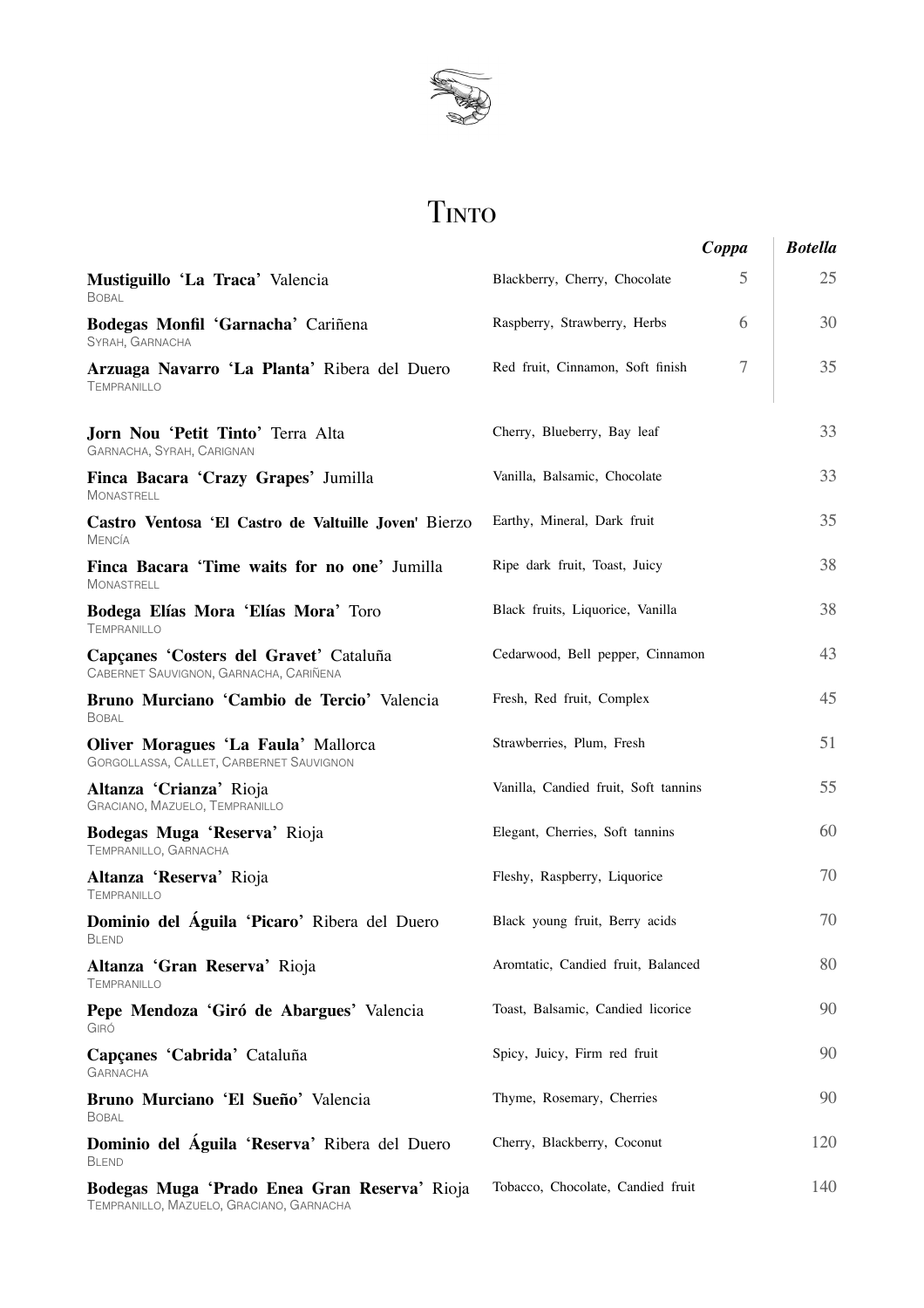

# COFFEE & MORE

# **CAFÉ**

## **LICOR**

| Americano/Lungo                    | 3              | All 4,5                       |  |
|------------------------------------|----------------|-------------------------------|--|
| Café Solo                          | 2,5            | Licor de café de Galicia      |  |
| Café Doble                         | $\overline{4}$ | Licor de hierbas orujo        |  |
| Cortado                            | 3              | Licor de hierbas orujo blanco |  |
| Cappuccino                         | 3,5            | Hierbas de las Dunas          |  |
| Flat White                         | $\overline{4}$ | Licor 43                      |  |
| Latte Macchiato                    | 3,5            | Tia Maria                     |  |
| Café con Leche                     | 3,5            | Cointreau                     |  |
| Café con Hielo                     | 3,5            | Kahlúa                        |  |
| <b>ICECOFFEE</b>                   |                | Frangelico                    |  |
| Té                                 |                | <b>Baileys</b>                |  |
|                                    |                | Disaronno                     |  |
| Té<br><b>TEABOX</b>                | 3              | Sambuca Molinari              |  |
| Té de Menta                        | 3,5            | Arancello                     |  |
| <b>MINTTEA</b>                     |                | Limoncello                    |  |
| Té de Gengibre<br><b>GINGERTEA</b> | 3,5            |                               |  |

### Café especiales

| Spanish Coffee, Licor 43, Café, Cream                   | 7.5 |
|---------------------------------------------------------|-----|
| Irish Coffee, Jameson, Café, Cream                      | 7,5 |
| <b>French Coffee, Cointreau, Café, Cream</b>            | 7,5 |
| Kiss of Fire, Cointreau, Tia Maria, Café, Cream         | 7.5 |
| Shaken Carajillo, Licor 43, Kahlúa, Café Cinnamon syrup | 8.5 |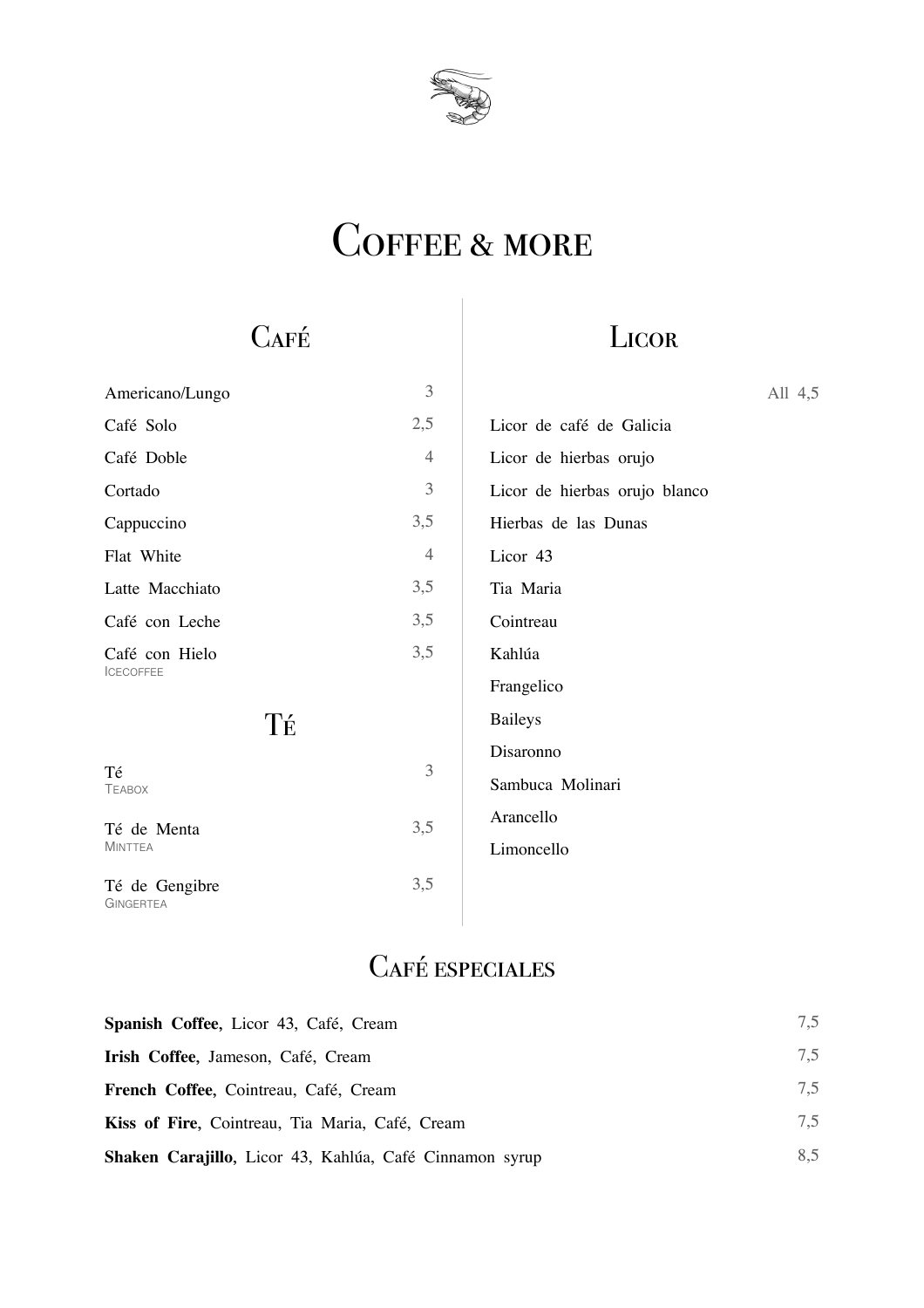

# **DIGESTIVES**

## **WHISKEY**

| 4   |
|-----|
| 8,5 |
| 7,5 |
| 8,5 |
| 8,5 |
|     |

### Rum

| Gosling                     | 4   |
|-----------------------------|-----|
| Omerta                      | 5,5 |
| Ron Abuelo                  | 6   |
| Zacappa                     | 7,5 |
| <b>Plantation Pineapple</b> | 6   |
| Bacardi Blanco              |     |

Tequila

### **COGNAC**

| Don Julio Blanco   | Hennesy VS   | 5,5 |
|--------------------|--------------|-----|
| Don Julio Reposado | Hennesy VSOP |     |
| Don Julio Añejo    |              |     |

## Vodka

| Ketel One  |     |
|------------|-----|
| Grey Goose | 6,5 |

#### **JENEVER**

| Ketel 1 Jonge |  |
|---------------|--|
| Ketel 1 Oude  |  |